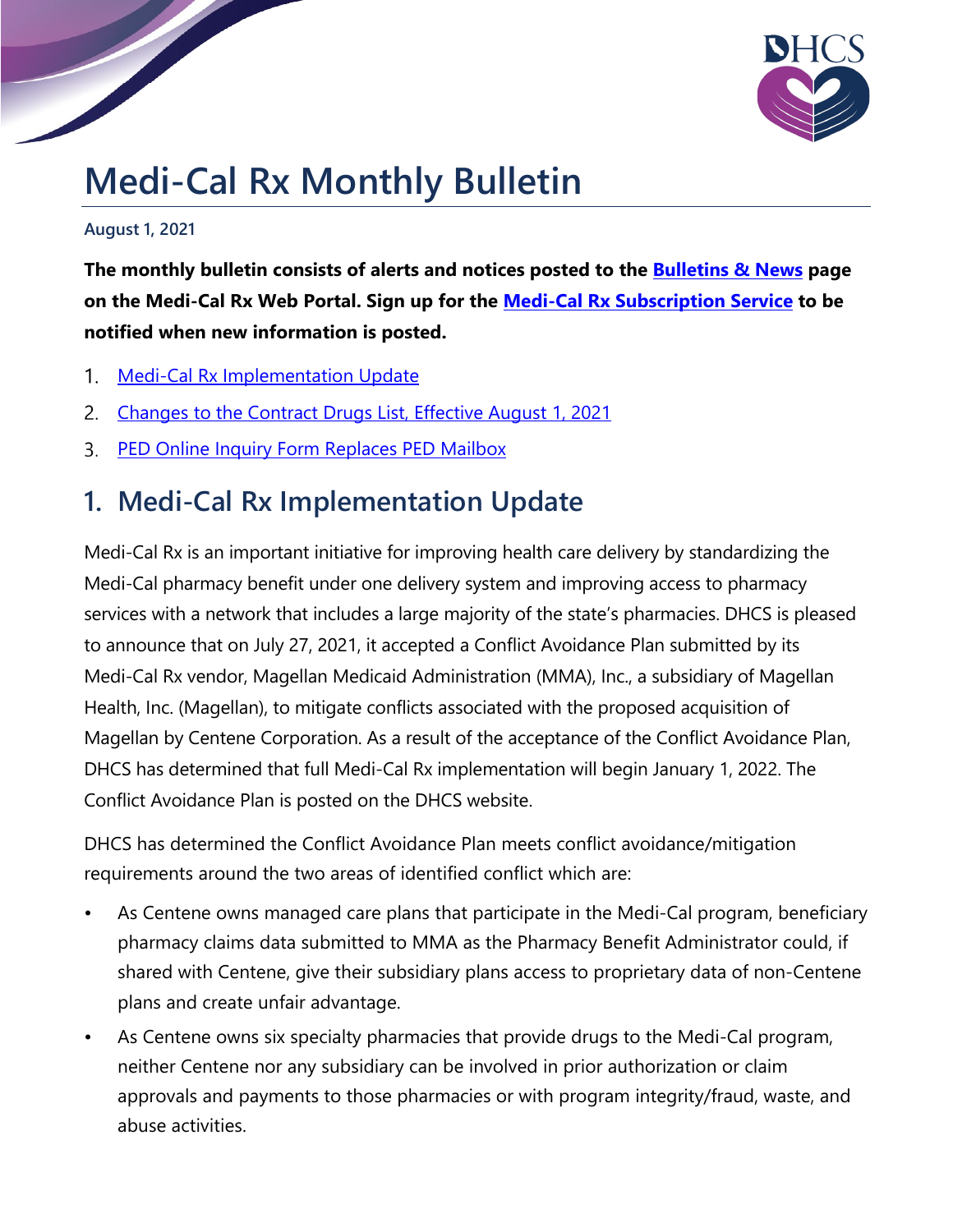The major features of the Conflict Avoidance Plan are:

- If Centene acquires Magellan, and for so long as Magellan is under contract to DHCS, the operations, staffing, information technology systems, and data of MMA will be kept completely separate from Centene's health plan business line. This commitment is affirmed by Centene;
- A third-party monitor selected by DHCS will be in place to ensure this organizational separation is maintained; and
- DHCS will handle all aspects of claims processing and authorization for the Centene-owned pharmacies and MMA will incorporate such system-wide data as needed for DHCS to run analytics in support of quality assurance and program integrity for those claims. The DHCS work efforts will not result in State General Fund costs.

DHCS will take the necessary steps to ensure beneficiaries are able to receive their prescriptions and that pharmacies will have available needed information regarding claims and prior authorizations, and to ensure that Medi-Cal managed care plans will receive the necessary data to ensure appropriate utilization and continuity of care for beneficiaries enrolled in managed care.

DHCS will resume Medi-Cal Rx stakeholder engagements and update schedules accordingly. For project questions or comments, visit the DHCS website or email **[RxCarveOut@dhcs.ca.gov.](mailto:RxCarveOut@dhcs.ca.gov)** 

## <span id="page-1-0"></span>**2. Changes to the Contract Drugs List, Effective August 1, 2021**

The below changes have been made to the Contract Drugs List, effective August 1, 2021.

For more information, see the [Contract](https://medi-calrx.dhcs.ca.gov/home/cdl/) Drugs List on the Medi-Cal Rx Web Portal.

| <b>Drug Name</b>           | <b>Description</b>                                                                                                                        | <b>Effective Date</b> |
|----------------------------|-------------------------------------------------------------------------------------------------------------------------------------------|-----------------------|
| Amivantamab-vmjw           | Added to CDL with restrictions.                                                                                                           | August 1, 2021        |
| Avapritinib                | Additional strengths (25 mg and 50 mg) added<br>to CDL.                                                                                   | August 1, 2021        |
| Hydroxyurea                | Additional strength (100 mg) added to CDL with<br>restrictions. Diagnosis and labeler code (71770)<br>restrictions added to tablets only. | August 1, 2021        |
| Sotorasib                  | Added to CDL with restrictions.                                                                                                           | August 1, 2021        |
| <b>Triptorelin Pamoate</b> | Labeler code (74676) restriction added.<br>Removed syringes from CDL.                                                                     | August 1, 2021        |